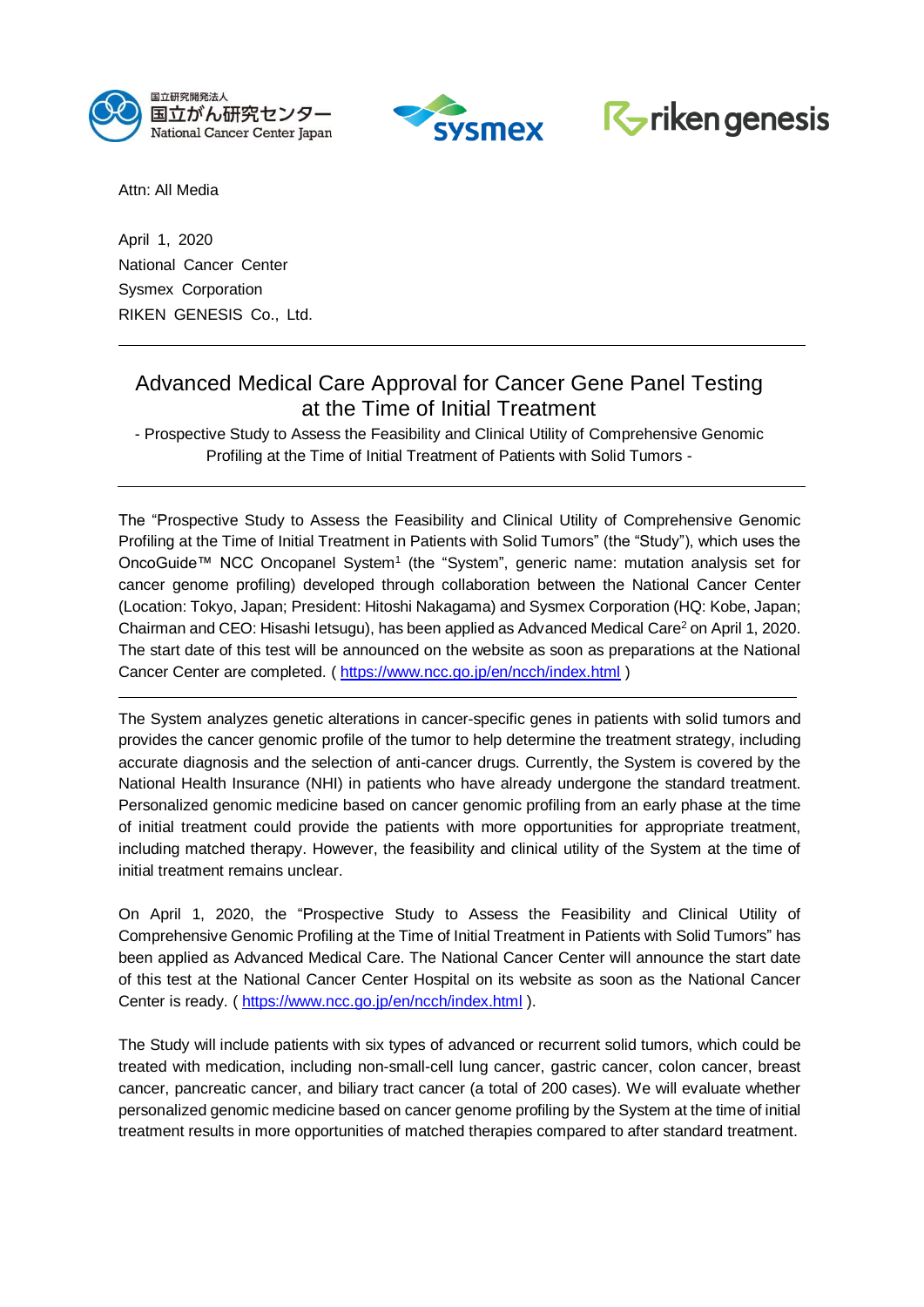All collected samples will be analyzed at the Innovation Genome Center (Kawasaki Office) of RIKEN GENESIS Co., Ltd. (HQ: Tokyo, Japan; President and CEO: Naoto Kondo), a Sysmex subsidiary which provides lab assay services for gene analysis.

The National Cancer Center, Sysmex and RIKEN GENESIS will contribute to the implementation and development of personalized genomic medicine in Japan by providing high-value testing and diagnostic technologies for cancer patients.

#### **Product Overview**

| Gene mutation analysis set (for use in cancer genome profiling)                                 |
|-------------------------------------------------------------------------------------------------|
| OncoGuide™ NCC Oncopanel System                                                                 |
| (medical equipment production sales authorization number:                                       |
| 23000BZX00398000)                                                                               |
| Target institutions: Medical institutions that have in place diagnostic systems appropriate for |
| cancer genome profiling                                                                         |
| Japan                                                                                           |
|                                                                                                 |

## **References**

Press release dated December 25, 2018: "Sysmex Receives Manufacturing and Marketing Approval to Use the OncoGuide™ NCC Oncopanel System in Cancer Genome Profiling" <https://www.sysmex.co.jp/en/news/2018/181225.html>

Press release dated May 31, 2019: "The OncoGuide™ NCC Oncopanel System Receives Insurance Coverage for Use in Cancer Genome Profiling" <https://www.sysmex.co.jp/en/news/2019/190531.html>

## **Terminology**

1 OncoGuide™ NCC Oncopanel System:

On December 25, 2018, Sysmex received manufacturing and marketing approval for the System as Japan's first system for cancer genome profiling. This was also the first such system to be covered under the NHI, as of June 1, 2019.

The NHI coverage for D006-19 cancer genome profiling using the System includes patients with solid tumors for which no standard treatment exists and patients with solid tumors confirmed to have advanced locally or metastasized (including patients for which treatment is expected to conclude). Coverage is limited to cases in which the attending physician determines the potential for applying chemotherapy following this testing is high based on chemotherapy guidelines from related societies and the patient's general status and organ function. The objective of Advanced Medical Care is to assess utility at the time of initial treatment.

2 Advanced Medical Care:

Refers to advanced healthcare technologies that have been approved by Japan's Minister of Health, Labour and Welfare but are not yet covered by healthcare insurance. Based on